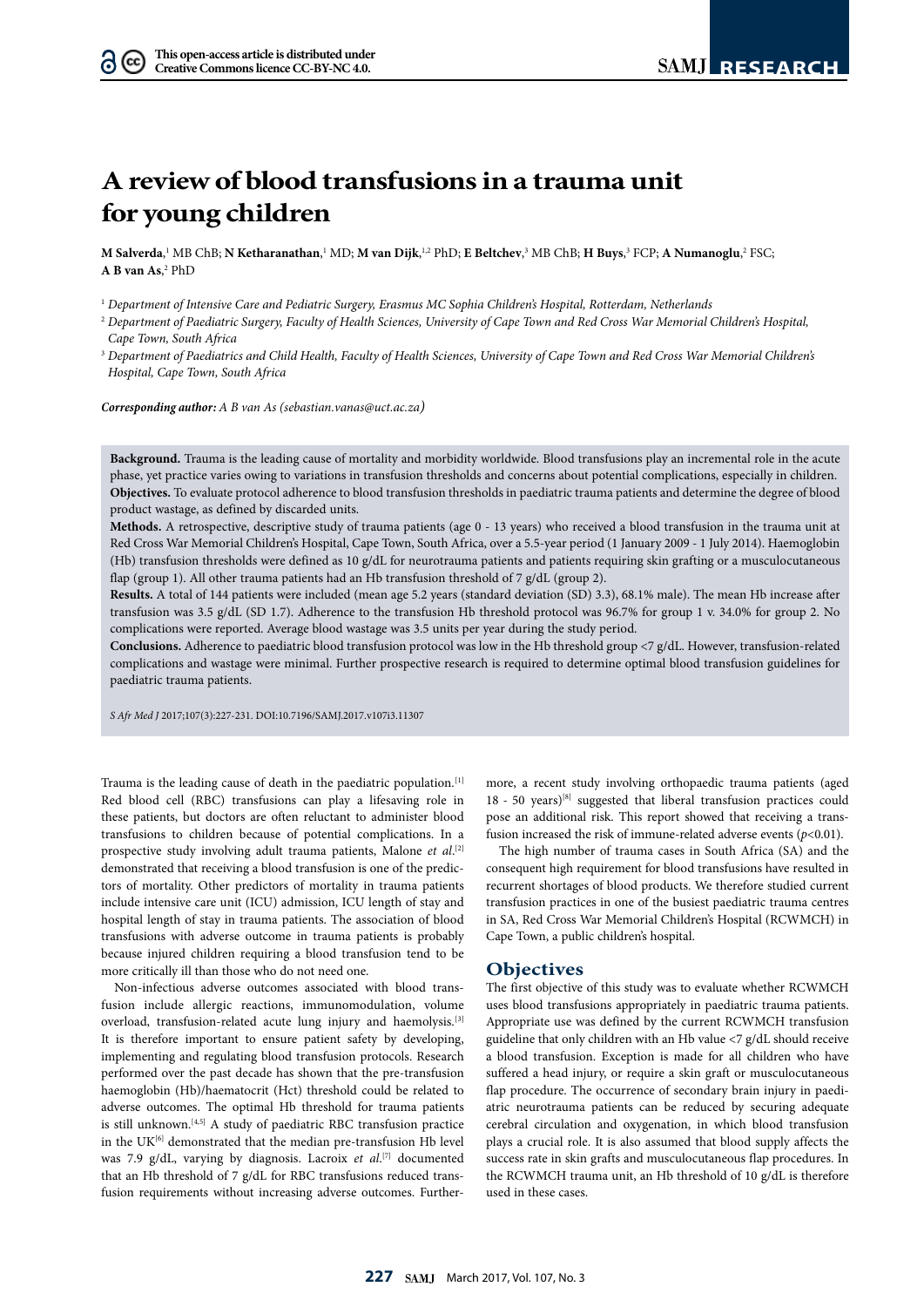The second objective was to analyse the difference between the number of RBC units ordered and the number actually transfused in the trauma unit, to study potential wastage of blood products.

The third objective was to record complications and mortality in young children who received a blood transfusion.

# **Methods**

A retrospective chart review was performed of all trauma patients who received an RBC transfusion in the trauma unit at RCWMCH between 1 January 2009 and 1 July 2014. Ethical approval was obtained from the Human Research Ethics Committee of the University of Cape Town (ref. no. 549/2014). The RCWMCH blood bank database was used to identify patients for whom RBCs were ordered.

RCWMCH is a public secondary- and tertiary-level dedicated children's hospital in sub-Saharan Africa. It admits approximately 10 000 trauma patients aged <13 years annually. The patients were selected for this study according to the following criteria: an Abbreviated Injury Score (AIS) of 3 or 4 (Table 1), and transfusion of RBCs in the trauma ward within 1 week after the incident. Patient characteristics extracted from the RCWMCH registry included age, gender, mechanism of injury, diagnosis, Hb and Hct levels, volume of RBCs ordered, volume of RBCs administered, blood pressure, pulse, Glasgow Coma Score (GCS), capillary refill time, complications, treatment and AIS.

The patients' weight was estimated on admission as their clinical condition did not permit formal measurement. The Advanced Paediatric Life Support (APLS) formula was applied: Estimated weight (kg) = (Age + 4)  $\times$  2. An SA study involving emergency patients at RCWMCH showed that the APLS method is one of the most accurate in estimating weight in the Western Cape paediatric population, even though it has a slight tendency to underestimate weight.[7]

Cape Town is home to a very diverse population, and several different languages (the main ones being isiXhosa, Afrikaans and English) are spoken in the drainage area of the hospital. To assess which language group received the most transfusions, we also documented the language.

| Table 1. The RCWMCH (modified) AIS |                                                                             |
|------------------------------------|-----------------------------------------------------------------------------|
| $1 \pmod{3}$                       | Patients with minor injuries,<br>patients discharged home                   |
| 2 (moderate)                       | Patients with wounds requiring<br>suturing or any other procedure           |
|                                    | Patients requiring theatre                                                  |
|                                    | Patients with fractures                                                     |
|                                    | Patients admitted                                                           |
|                                    | Patients with minor and<br>intermediate head injuries                       |
| 3 (severe)                         | Polytraumatised patients                                                    |
|                                    | Shocked patients                                                            |
|                                    | Patients requiring resuscitation                                            |
|                                    | Patients with severe head<br>injuries (deeply comatose and/or<br>intubated) |
|                                    | Patients requiring intensive care                                           |
| 4 (death)                          | Patients who died                                                           |

The RCWMCH blood bank database was used to compute quantities of blood ordered and transfused. The difference between these two numbers represented wastage of blood products in that specific case. The term 'waste of blood products' was defined as the discarding of least one full unit of blood.

Although numerous blood products can be transfused (including platelets, factor 8, etc.), in this study we focused on the more common types, since the other products are rarely administered in the trauma setting. There are three of these, each with its own specific product code: (*i*) whole blood; (*ii*) adult RBCs; and (*iii*) paediatric RBCs (PRBCs). Whole blood is increasingly rarely used and its clinical indications are limited. The few patients who did receive whole blood were therefore excluded from the study. RBCs referred to adult units, each of which contained a mean of 300 mL (standard deviation (SD) 50) of RBCs. One unit of PRBCs contained a mean of 130 mL (SD 25) of RBCs. The net cost of one RBC unit ranged from ZAR582.46 in 2009 to ZAR890.35 in 2014. If un-crossmatched RBCs were cancelled before their delivery they were not considered wasted, since these units could still be used for other patients.

## **Subgroups**

We assigned the patients to one of two subgroups based on the pretransfusion Hb threshold. Group 1, the 'Hb <10 g/dL group', included all patients with a head injury or who had undergone a surgical procedure in which an adjusted Hb threshold was crucial for the reasons given above. Group 2, the 'Hb <7 g/dL group', included all other patients.

#### **Statistical analysis**

The retrospective data were entered into an SPSS database and analysed using SPSS version 22 (IBM, USA). Normally distributed variables were described as means with SDs, and non-normally distributed variables were presented as medians with interquartile ranges (IQRs).

## **Results**

The blood bank transfusion database contained 728 patients, of whom 285 were identified as having received one or more RBC transfusions over the 5.5-year study period. Of these patients, 22 had an AIS of ≤2. Another 110 patients were excluded because their medical record folder was incomplete or unavailable. A further 9 were excluded because they were transfused >1 week after the primary traumatic .



*Fig. 1. Flowchart of patients excluded from the study and those who met the inclusion criteria.*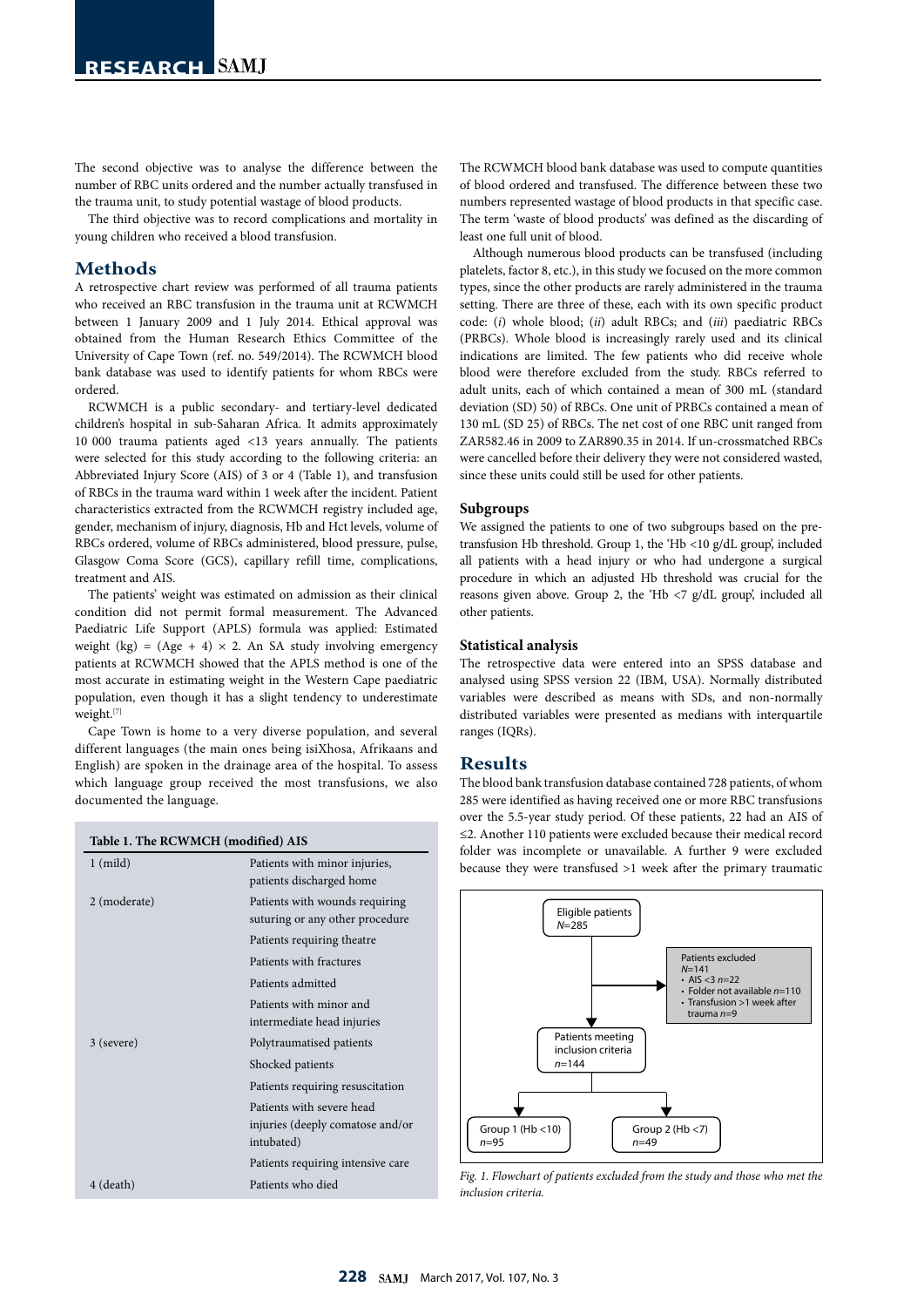injury. After excluding these 141 patients, 144 children (19.7%) met the inclusion criteria (Fig. 1).

Of these children, 95 were included in group 1, of whom 91 had their pre-transfusion Hb recorded, and 49 were in group 2, of whom 47 patients had their pre-transfusion Hb recorded.

The patient characteristics are set out in Table 2. The mean age of the children was 5.2 years (SD 3.3). The majority (68.1%) were male. Both the pre-transfusion and post-transfusion Hb values were available for 93.1% of the patients. The mean post-transfusion Hb value ( $n=137$  patients) was 11.0 g/dL (SD 1.5), corresponding with a mean increase in Hb after transfusion of 3.5 g/dL (SD 1.7).

#### **Subgroup analysis**

#### **Transfusion practice by Hb transfusion threshold**

The mean pre-transfusion Hb value in group 1 (Hb transfusion threshold <10 g/dL) and group 2 (threshold <7 g/dL) was 7.5 g/ dL (SD 1.6 and SD 1.5, respectively). Group 1 had a mean posttransfusion Hb value of 11.2 g/dL (SD 1.5), and group 2 a mean of 10.7 g/dL (SD 1.4).

The scatterplots in Fig. 2 (A and B) demonstrate the Hb values over time in groups 1 and 2, respectively. The horizontal dashed lines in the figure represent the Hb threshold for transfusion as per local protocol. In group 1, 3 of the 91 patients (3.3%) received an RBC transfusion, although their Hb values before transfusion were >10 g/dL. In group 2, 31 of the 47 transfused patients (66.0%) had a pre-transfusion Hb value above the threshold of 7.0 g/dL. Of these 31 children, 26 required surgery while the other 5 had a degree of critical ischaemia around the injury or wound. It appeared that clinical decisions made by the trauma staff determined the ordering and transfusion of blood products in these instances.

#### **Transfusion volume by body weight**

The estimated weights of the study patients ranged from 8.3 kg to 33.9 kg, with a mean of 18.4 kg (SD 6.5). The transfusion volume for RBCs in the paediatric population is usually 10 - 15 mL/kg body weight and not age dependent. The median transfused blood volume for the total group (*N*=144) was 14.5 mL/kg (IQR 9.9 - 19.7). Fig. 3 demonstrates the transfused blood volume based on estimated body weight for groups 1 and 2. In general, the median transfusion volume for both groups was ~15 mL/kg (group 1: 14.3 mL/kg (IQR 9.9 - 20.5) and group 2: 15.2 mL/kg (IQR 9.4 - 18.6)).

## **Blood product wastage**

During the 5.5-year study period, 11 potential cases of blood product wastage were identified, with a total of 19 units of RBCs. Eight of these 11 patients were admitted to the trauma ward when the RBC units were ordered. The number of wasted units per patient ranged

| <b>Variables</b>               | All patients (N=144) |
|--------------------------------|----------------------|
| Sex, $n$ $(\%)$                |                      |
| Male                           | 98 (68.1)            |
| Female                         | 46 (31.9)            |
| Age $(yr)$                     |                      |
| Median (IQR)                   | $4.5(2.6 - 7.1)$     |
| Range                          | $0.2 - 12.9$         |
| First language, n (%)          |                      |
| English                        | 47(33.6)             |
| Afrikaans                      | 37(26.4)             |
| Xhosa                          | 55 (39.3)            |
| Sesotho                        | 1(0.7)               |
| Admission vital signs, $n$ (%) |                      |
| CFT normal                     | 142 (98.6)           |
| $CFT > 3$ s                    | 2(1.4)               |
| $GCS \leq 8$                   | 38 (27.0)            |
| Mechanism of injury, $n$ (%)   |                      |
| MVA pedestrian                 | 77(53.5)             |
| MVA passenger                  | 22(15.3)             |
| <b>Burns</b>                   | 4(2.8)               |
| Fall                           | 7(4.9)               |
| Physical assault               | 14 (9.8)             |
| Gunshot                        | 8(5.6)               |
| Dog bite                       | 2(1.4)               |
| Other                          | 10(6.9)              |

CFT = capillary refill time; MVA = motor vehicle accident.



*Fig. 2. Mean Hb values before and after transfusion in groups 1 (A) and 2 (B). (Horizontal dashed lines = Hb threshold for transfusion as per local protocol.)*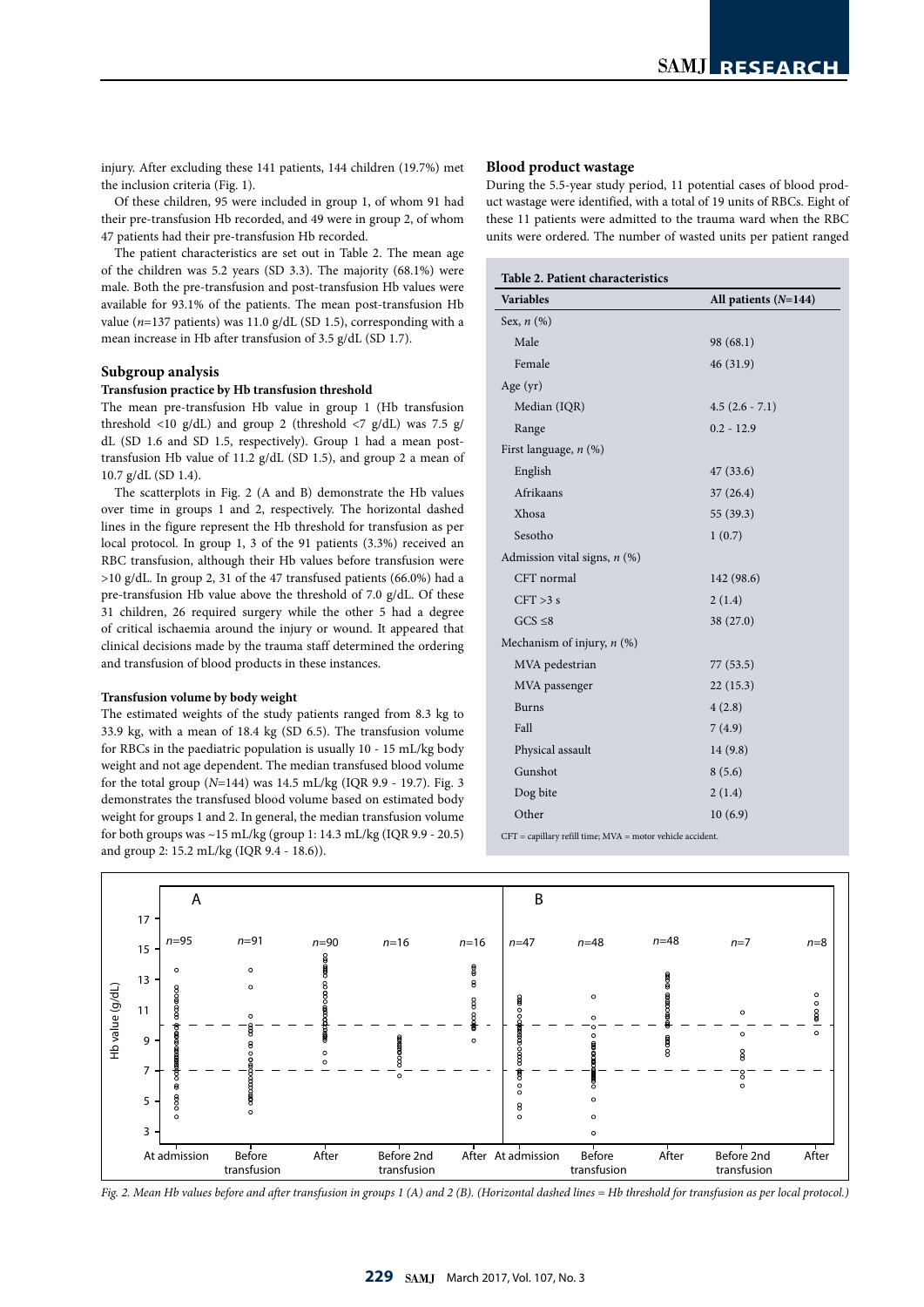

*Fig. 3. Median volume of blood transfused for groups 1 (A) and 2 (B).*

from 1 to 6. In the case in which 6 units were wasted, an 11-year-old boy had sustained rupture of the liver and vena cava inferior in a motor vehicle accident (MVA). A total of 9 RBC units were ordered, but according to the medical records he received 3 units. Four units were ordered preoperatively with the note 'If needed'. According to the medical folder, these units were neither given nor cancelled, so they were considered wasted. According to the blood bank database, another 2 units were ordered but there was no record in the patient's hospital folder of these units having been given. These units were therefore also considered wasted. In general, average blood wastage was 3.5 units per year during the study period.

#### **Complications and mortality**

No transfusion-related complications were reported. During the 2 study period, 2 patients (1.4%) died, both as a result of lethal traumatic head injury. The first non-survivor was a 1-year-old comatose boy (GCS <8) who had been involved in an MVA. He received a blood transfusion in theatre on the day of admission. The pre-transfusion Hb value was 5.0 g/dL and the post-transfusion value 14.2 g/dL. He died in the ICU 3 days after admission. The second non-survivor was a 7-year-old boy who had also been involved in an MVA, sustaining multiple injuries, and died on the day of admission. His pre-transfusion Hb value was 5.4 g/dL, and his post-transfusion value was not recorded.

## **Discussion**

Blood transfusions play a lifesaving role in the stabilisation of patients with severe trauma. This study evaluated adherence to RBC transfusion protocols in paediatric trauma patients at RCWMCH in sub-Saharan Africa, a region with a high incidence of paediatric trauma. Our results demonstrated that adherence to local protocol regarding the Hb transfusion threshold of 7 g/dL (group 2) is low, with the majority of these patients (66.0%) receiving an RBC transfusion despite their Hb being >7 g/dL. The volume of blood transfused was within the estimated need range for most cases. No complications were reported, and blood product wastage (defined as discarded units) was minimal.

#### **Transfusion policy adherence**

It is of interest to explore the difference in transfusion protocol adherence between group 1 (Hb <10 g/dL) and group 2 (Hb <7 g/ dL). It can be speculated that a lower transfusion threshold is more easily overruled by clinical decision-making to create an 'Hb margin' in a trauma patient when ongoing blood loss is suspected and/ or surgery is necessary. Furthermore, the protocol leaves it to the trauma team on call to assess requirement for blood transfusions

in patients with head injuries and critical wounds. This deviation from policy is in agreement with several reports in the literature<sup>[7,9,10]</sup> and in line with Vincent *et al.*,<sup>[11]</sup> who reported that adult patients admitted for emergency surgery were commonly transfused (57.5%). Despite patients above the transfusion threshold frequently receiving transfusions, the volume of blood transfused was within the estimated need range (10 - 20 mL/kg) in most cases.

#### **Blood wastage**

Given the limited number of blood donors, the expense of blood products and the short half-life of RBCs, every effort should be made to prevent unnecessary transfusions. Nineteen wasted blood units in 11 patients were identified between 2009 and 2014, giving an average amount of 3.5 discarded blood units per year and indicating prudent use. Taking into consideration the severity of injuries suffered by these 11 patients, including extensive traumatic brain injury, and the indication for acute emergency surgical intervention, this wastage could be considered acceptable and may indicate a conscientious practice of ordering and transfusion of blood products. However, it can also be argued that a large number of patients received a blood transfusion that was not technically indicated given that they had an Hb value above the transfusion threshold. Although the blood product was used and not discarded, this could be regarded as a form of blood product wastage.

#### **Study limitations**

This study was retrospective in design, and data were collected from paper medical records. This inevitably resulted in missing data, limiting the number of patients who could be evaluated. Furthermore, information on discarded RBC units was not specifically noted in the patient records. If there was no documentation in the patient folder that the ordered RBC units were actually given, these units were considered wasted. This could have led to overestimation of blood product wastage. Another potential limitation is the necessity to estimate patient weight. Although studies have shown a good correlation between calculated weight and actual weight with the APLS formula, it cannot be ruled out that this could have over- or underestimated blood volume transfusion calculations.

Overall, our observations indicate that transfusion practice is often clinically guided and that information about clinical decision-making is difficult (if not impossible) to collect retrospectively, leading to speculation about protocol deviations.

## **Conclusions**

This study provided insight into blood transfusion practice in paediatric trauma patients at RCWMCH. The RCWMCH approach was not based on strict adherence to the blood transfusion protocol, especially in the case of the Hb transfusion threshold of 7 g/dL. Instead, the number of RBCs ordered and transfused appeared to be determined mainly by each individual case. Blood product wastage and complications were negligible. The results of this retrospective study encourage us to perform future prospective, randomised trials to investigate the optimal Hb threshold and possible predictors of higher transfusion requirements in the acute treatment of paediatric trauma patients.

- 1. Nosanov L, Inaba K, Okoye O, et al. The impact of blood product ratios in massively transfused pediatric trauma patients. Am J Surg 2013;206(5):655-660. [http://dx.doi.org/10.1016/j.amjsurg.](http://dx.doi.org/10.1016/j.amjsurg. 2013.07.009 ) [2013.07.009](http://dx.doi.org/10.1016/j.amjsurg. 2013.07.009 )
- 2. Malone DL, Dunne J, Tracy JK, Putnam AT, Scalea TM, Napolitano LM. Blood transfusion, independent of shock severity, is associated with worse outcome in trauma. J Trauma 2003;54(5):898-905; discussion 905-897. http://dx.doi.org/10.1097/01.TA.0000060261.10597.5C
- 3. Istaphanous GK, Wheeler DS, Lisco SJ, Shander A. Red blood cell transfusion in critically ill children: A narrative review. Pediatr Crit Care Med 2011;12(2):174-183. [http://dx.doi.org/10.1097/](http://dx.doi.org/10.1097/PCC.0b013e3181e30d09 ) [PCC.0b013e3181e30d09](http://dx.doi.org/10.1097/PCC.0b013e3181e30d09 )